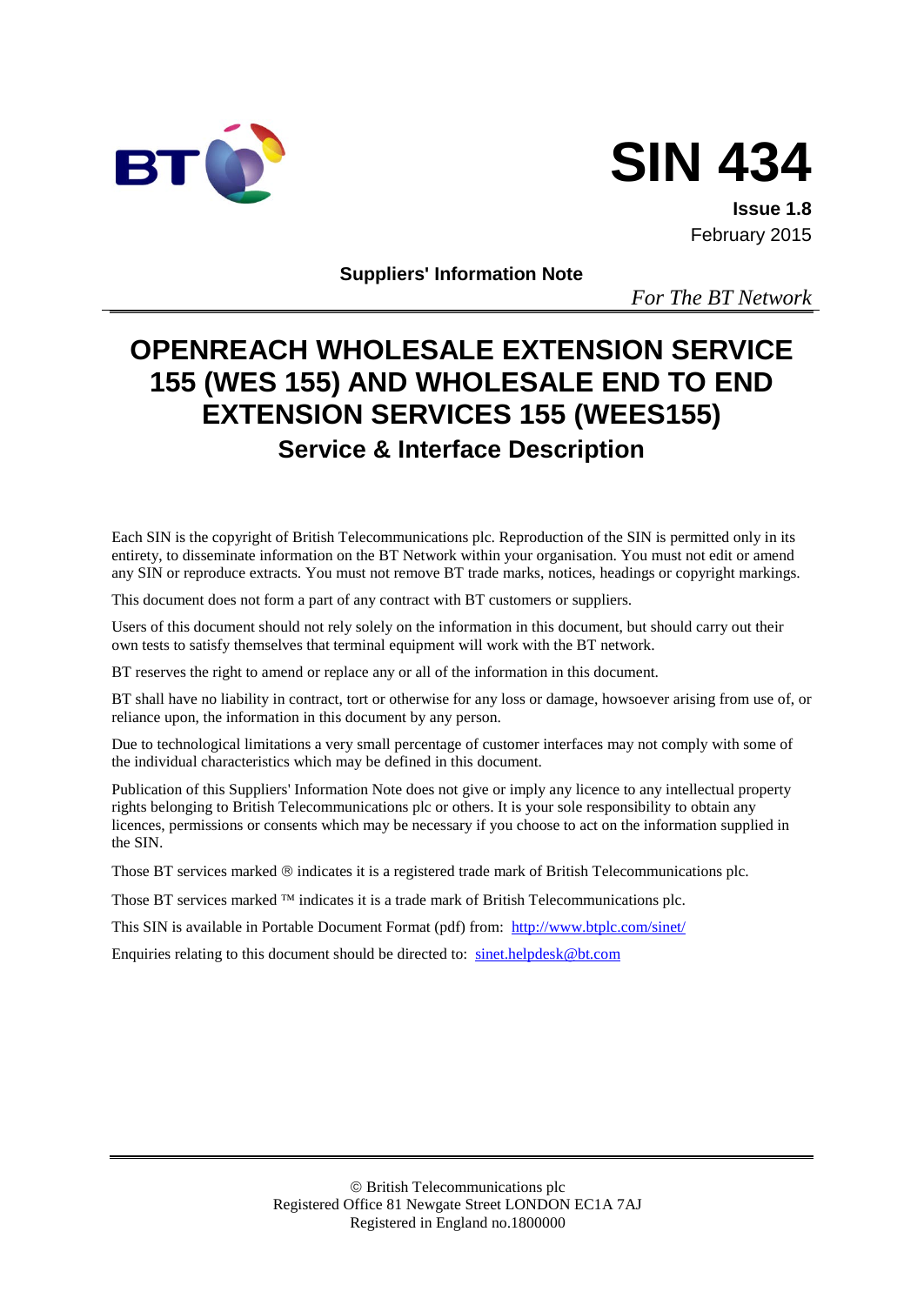#### **CONTENTS:**

| $\mathbf{1}$ .                  |  |
|---------------------------------|--|
| 2.                              |  |
| 2.1<br>2.2                      |  |
| 3.                              |  |
| 3.1<br>3.2<br>3.3<br>3.4        |  |
| $\mathbf{4}$                    |  |
| 4.1<br>4.2<br>4.3<br>4.4<br>4.5 |  |
| 5.                              |  |
| 6.                              |  |
| 7.                              |  |
| 8.                              |  |

#### **FIGURES:**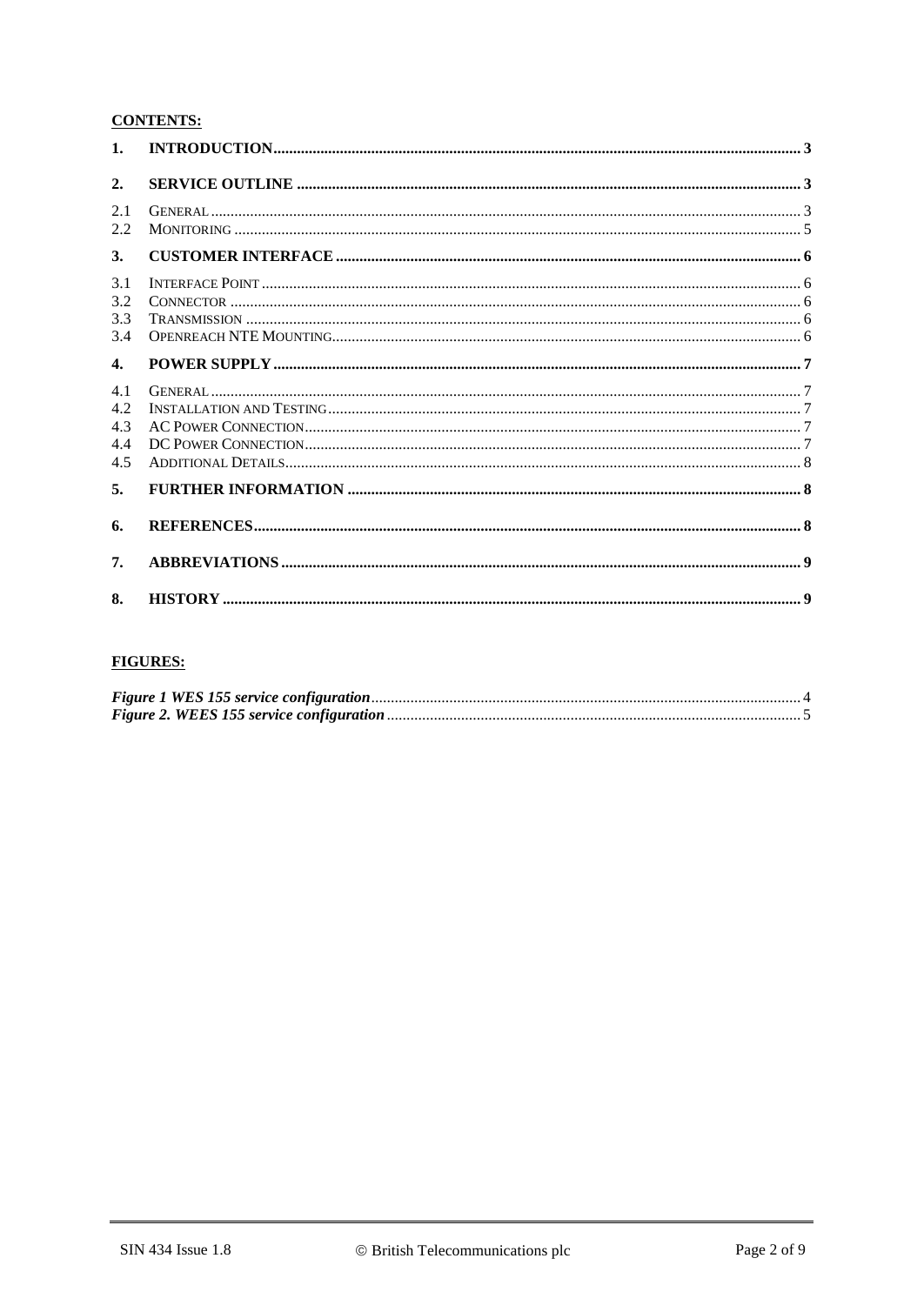#### **1. Introduction**

This Suppliers Information Note (SIN) describes the interface provided with Wholesale Extension Service 155 (WES 155) and Wholesale End to End Extension services 155 (WEES155). It also provides general information on the WES/WEES 155 Service and on some of the physical aspects of the NTE currently being deployed for new customer orders.

WES/WEES services are high speed, point-to-point data circuits that are permanently connected and available 24 hours a day, 365 days per year. WES services provide a secure link between a third party customer Site and the Communications Provider's (CP's) network at a CP's Site. Openreach WEES provides a secure link between a third party site and another third party site.

Any specific technology mentioned in this document is current as of today, however it may be subject to change in the future. Should the specification of the interface be changed, this will be notified by a new issue of this SIN. BT reserves the right to adapt technology to deliver WES/WEES as new developments are made. All services are delivered over an uncontended transmission path.

#### SPECIAL NOTICE

Openreach has formally notified the withdrawal from new supply of all WES WEES BES products up and including 1Gbit/s as from 1<sup>st</sup> June 2011 along with the removal of all modify options (Bandwidth upgrade, shift, re-site & rearrange) as from 1st June 2013

Openreach have notified End of Support as from 1 April 2018 for all WES WEES BES (up to and including 1Gbits). Please refer to Openreach briefing GEN061/14 (www.openreach.co.uk)

WES WEES BES 2.5Gbit/s and 10Gbit/s will remain available along with WES Aggregation

#### **2. Service Outline**

#### **2.1 General**

The WES/WEES 155 service element comprises a single uncontended transmission link between the sites and an NTE (Network Terminating Equipment) at each end of this link.

The services operate at  $155,520$  kbit/s ( $\pm$  20ppm) and provide links between sites over radial distances of up to 25 km (see Figure 1). The actual fibre route distance will depend on the local physical circumstances and the BT plant configuration.

Further information is available from your Openreach Sales & Relationship Manager.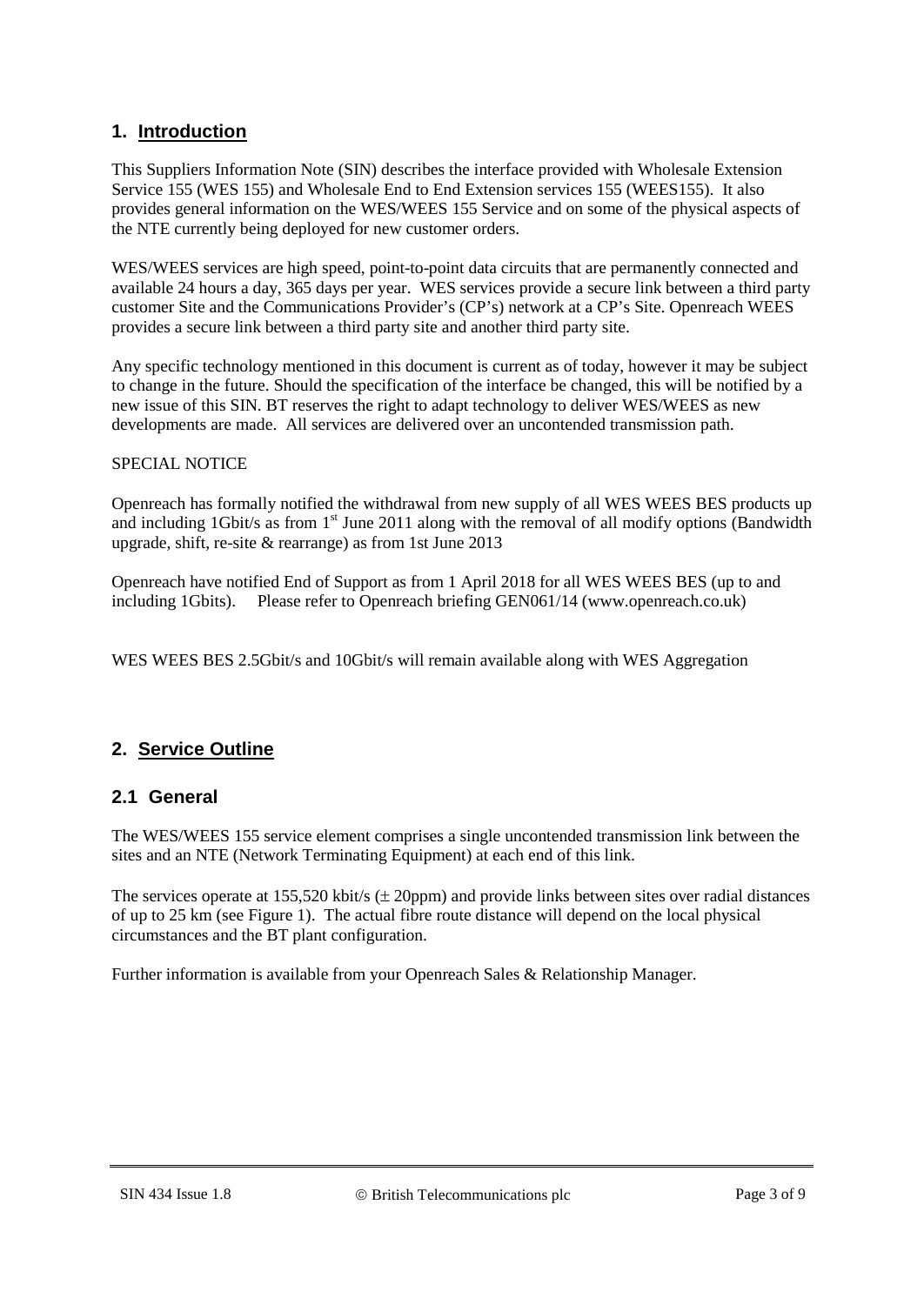A schematic of the WES 155 service arrangement is shown in *[Figure 1](#page-3-0)*.



#### *Figure 1 WES 155 service configuration*

<span id="page-3-0"></span>Note 1. *[Figure 1](#page-3-0)* depicts two separate circuit scenarios, not a combined service. The upper horizontal black line (#1 - NTE to NTE) represents a WES circuit where both ends have a common serving exchange. The lower line (#2) represents a circuit where the ends are served from different exchanges.

Note2. The service cannot be purchased as a point-to-point circuit directly connected between two 3rd party customer sites, whether or not the physical route is via a BT exchange. This diagram is using current technology for delivery, this is subject to change.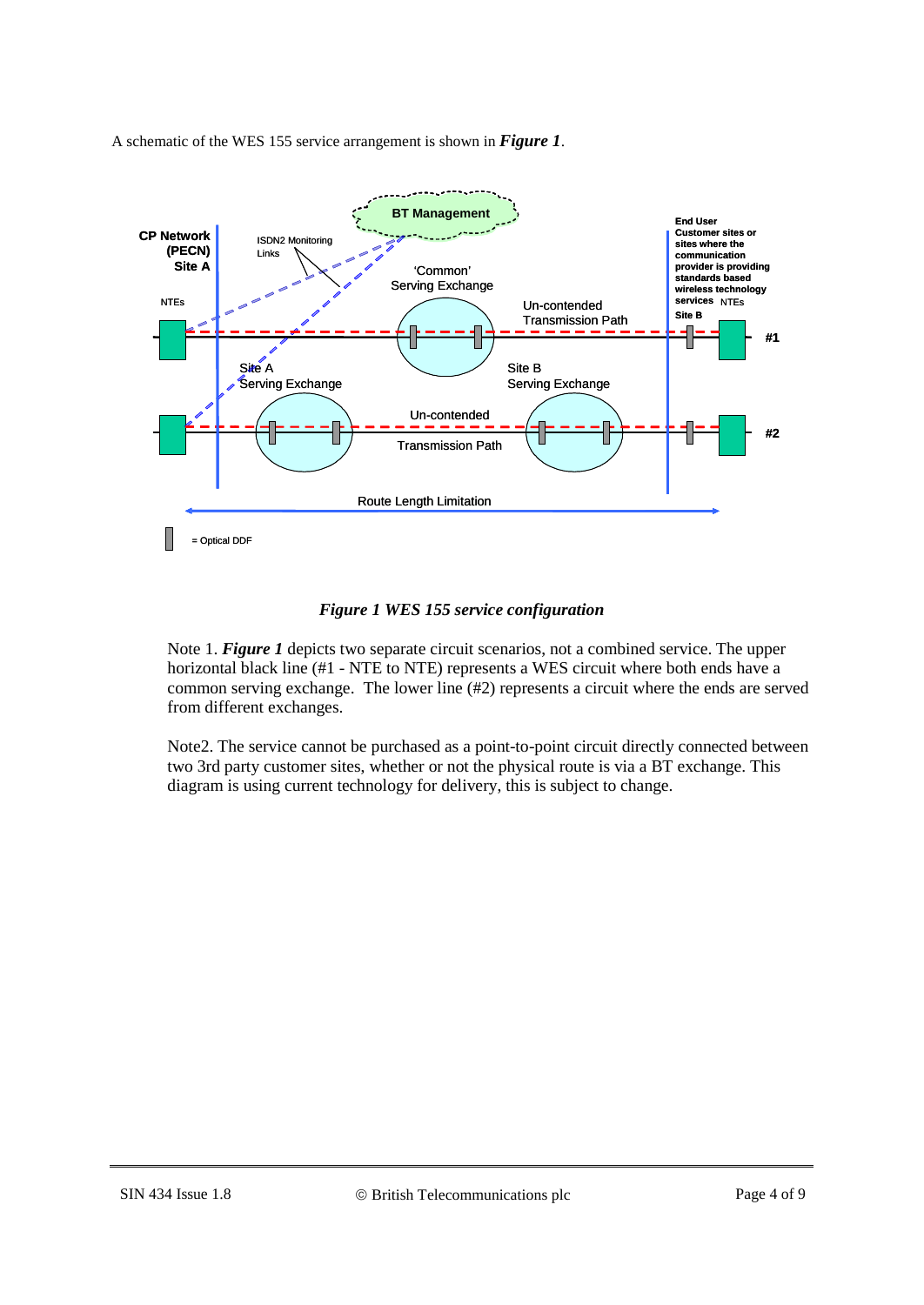A schematic of the WEES 155 service arrangement is shown in *[Figure 2](#page-4-0)*.



*Figure 2. WEES 155 service configuration*

<span id="page-4-0"></span>Note 3. *[Figure 2](#page-4-0)* depicts two separate circuit scenarios, not a combined service. The upper horizontal black line (#1 - NTE to NTE) represents a WEES circuit where both ends have a common serving exchange. The lower line (#2) represents a circuit where the ends are served from different exchanges.

It is envisaged that CP's / customers will use this service for applications using and implementing the technologies of Synchronous Digital Hierarchy (SDH) and Asynchronous Transfer Mode (ATM). Framing and frame structure will be the responsibility of the customer and will be transported transparently.

# **2.2 Monitoring**

The Openreach NTEs are connected to and monitored by the Openreach Network Management Centre and are 'polled' on a regular basis.

It is only possible to monitor the presence of optical conditions and the physical aspects of the NTE, to determine the functional status of each transmission link for maintenance  $\&$  repair purposes.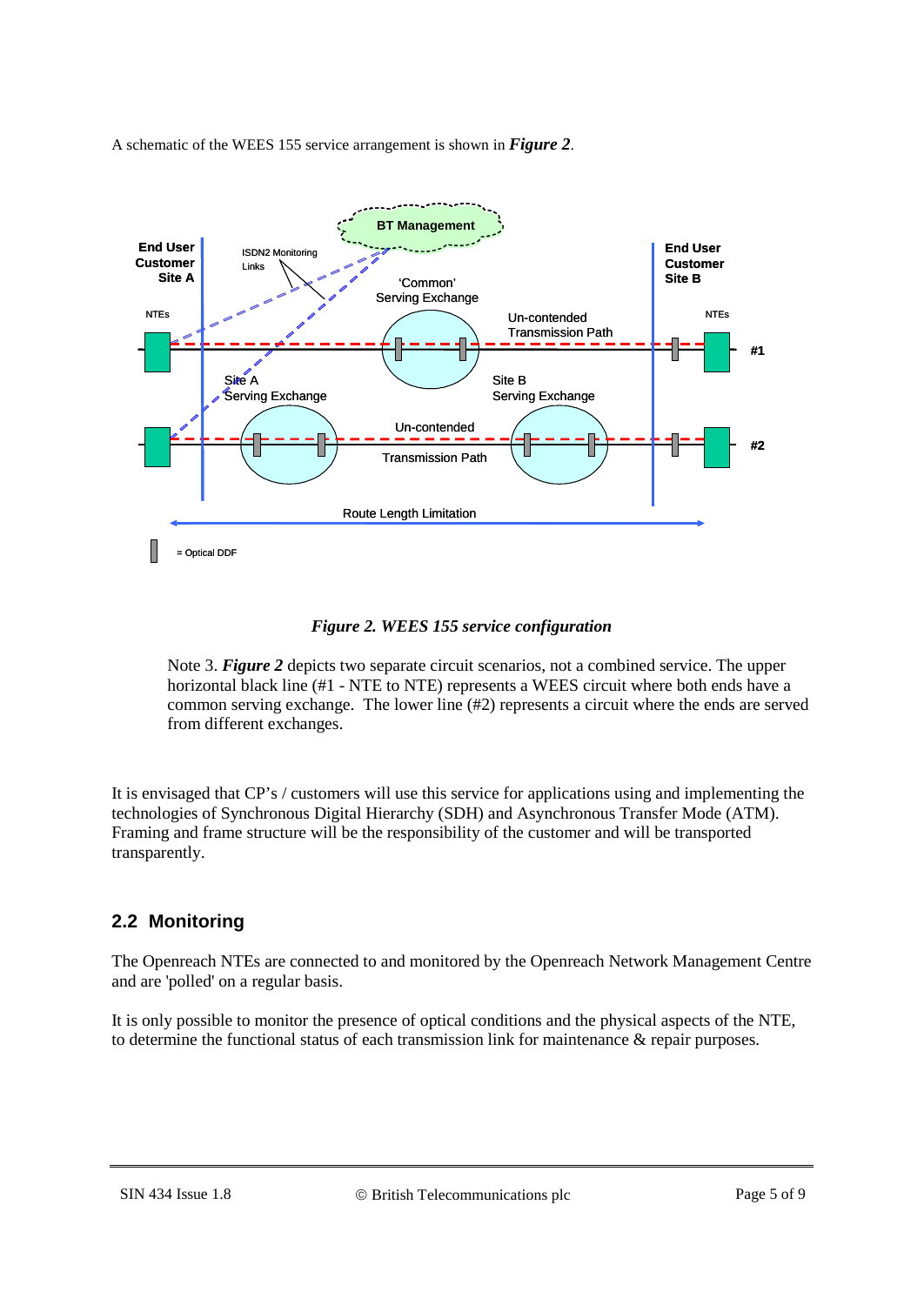# **3. Customer Interface**

### **3.1 Interface Point**

The user interface is presented at the Network Termination Point (NTP), i.e. the point of connection on the Openreach Network Terminating Equipment (NTE) for connecting CPE or CP equipment.

### **3.2 Connector**

The interface connector is physically located on the Openreach NTE in the form of dual optical SC type sockets. A connection is made between the NTE and the CPE/CP equipment by using a suitable patch cable with a plug (male) to make a connection to the Openreach NTE.

The Service offers two types of interface options either 1310nm single-mode or 1300nm multi-mode.

The CP / customer provides a suitable dual SC type patch or interconnection cable between the NTE and the CPE/CP equipment, of either 9/125µm single-mode fibre or 62.5/125µm multi-mode fibre depending on the requested interface type.

The SC type connector conforms to IEC 874-14<sup>[1]</sup>. Attention is drawn to the Intellectual Property Rights (IPRs) set out in the preface of this agreed International standard. It is the responsibility of the supplier of the CPE or CP equipment to ensure that they have the necessary rights from the owner of the IPR. The IPR owner has stated that they are willing to negotiate licences under reasonable and non-discriminatory terms and conditions with applicants throughout the world.

#### **3.3 Transmission**

The single-mode variant of the interface complies with Table 1/G.957, Intra-office, STM-1, of ITU-T Recommendation  $G.957^{[2]}$ .

The optical fibre presentation at the interface is conformant to (IEC) 60825-1 (2001)<sup>[3]</sup>  $\&$ IEC 60825-2  $(2000)^{[4]}$  as a Class 1M Laser Product.

# **3.4 Openreach NTE Mounting**

The Openreach NTE can be mounted within either Openreach or CP / customer supplied equipment cabinets capable of accommodating standard 19 inch mounting practice. Alternatively, the Openreach NTE equipment can be positioned on a suitable horizontal, non-slip surface.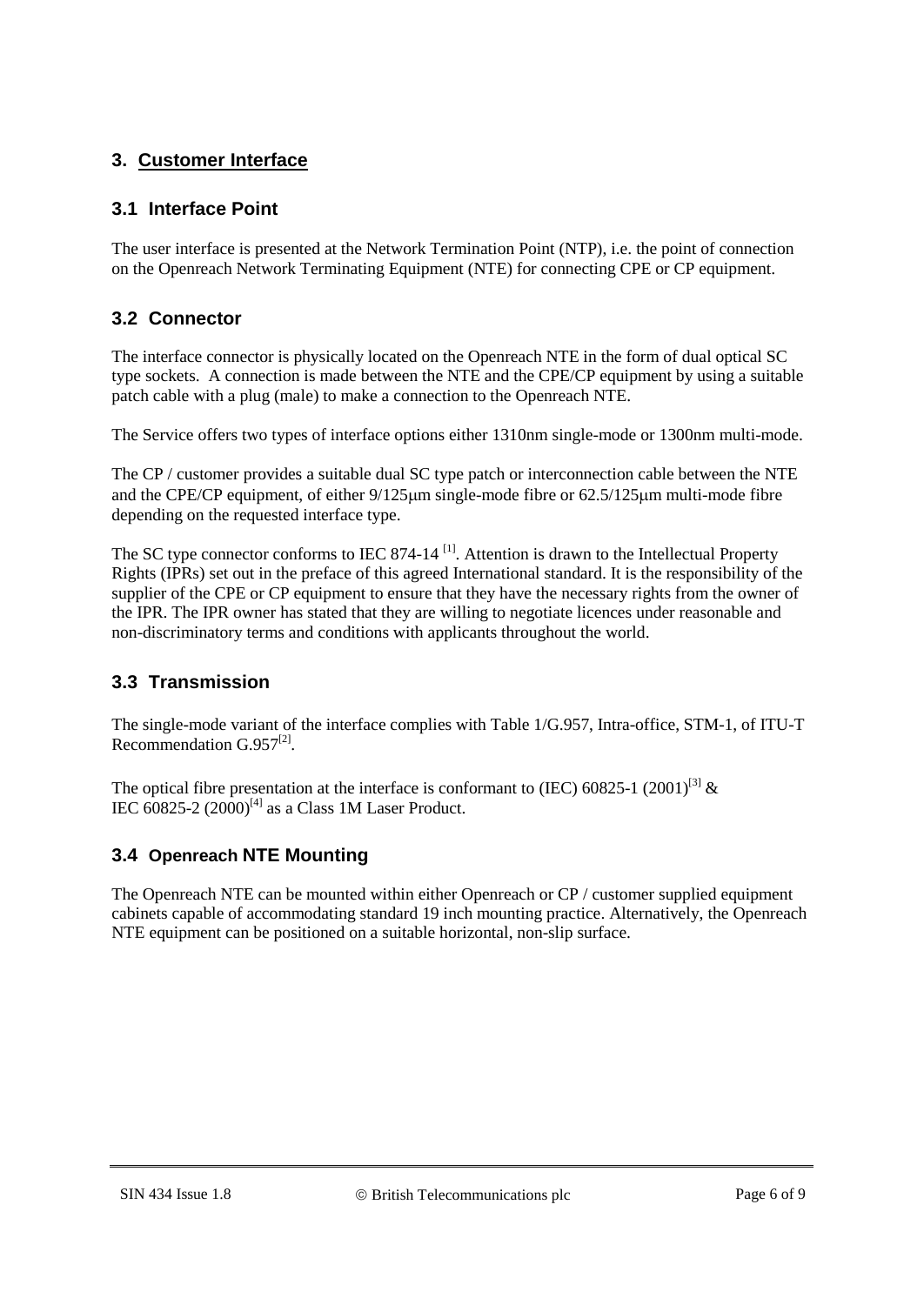# **4. Power supply**

#### **4.1 General**

By placing a order with BT the customer has accepted the conditions placed by BT. In relation to powering of equipment, the customer must comply with the requirements of BS7671 and the details giving within the 'DC Power Planning and Installation Guide for WES-BES Products' document.

The Openreach NTE is locally powered and offers AC or DC power options. The CP will be required to provide either a local 50 Hz AC supply in the form of standard 13 Amp power socket(s); or dual - 50V DC power distributions and Earth connections, with all wiring colour schemes conforming to BS7671 (IEEE Wiring Regulations). It will be the customers' responsibility to ensure that the power supply is fused and safe for Openreach to use. These should be in close proximity to the NTE installation location.

# **4.2 Installation and Testing**

In addition to the NTE and Chassis powering requirements below, a spare 50Hz AC mains supply 13 A socket should also be provided in close proximity to the NTEs, to power BT test equipment during both initial commissioning and subsequent maintenance support activities.

# **4.3 AC Power Connection**

AC power connection between Openreach equipment and the power socket will be made using a standard IEC320 C13-14 power lead fitted with a standard 13A plug. The NTE itself has dual power supply units internally, but only requires one AC mains supply socket.

#### **For most installations:**

This will require one mains connection for each NTE provided, and the consumption of the Openreach NTE and power unit chassis in this unmanaged service arrangement will be no more than 30 Watts per NTE.

#### **For larger installations (at Openreach discretion):**

At Openreach's discretion, where a large number of systems of one type are being deployed, a 16-slot NTE chassis version may be deployed. This will require two mains connections for each 16-slot chassis provided. The consumption with a maximum number of 16 service cards provided will be no more than 200 Watts per chassis.

#### **4.4 DC Power Connection**

The DC In-Line (Molex) connector is specified as the standard method of connecting DC power by Openreach, and represents the "Demarcation Point" between Openreach and the customer. At their site, the customer is required to provide suitable power and earth connection up to the demarcation point, and be responsible for the supply, wiring and labelling up to the demarcation point. Openreach will not supply or install the DC distribution system as part of the standard Ethernet installation.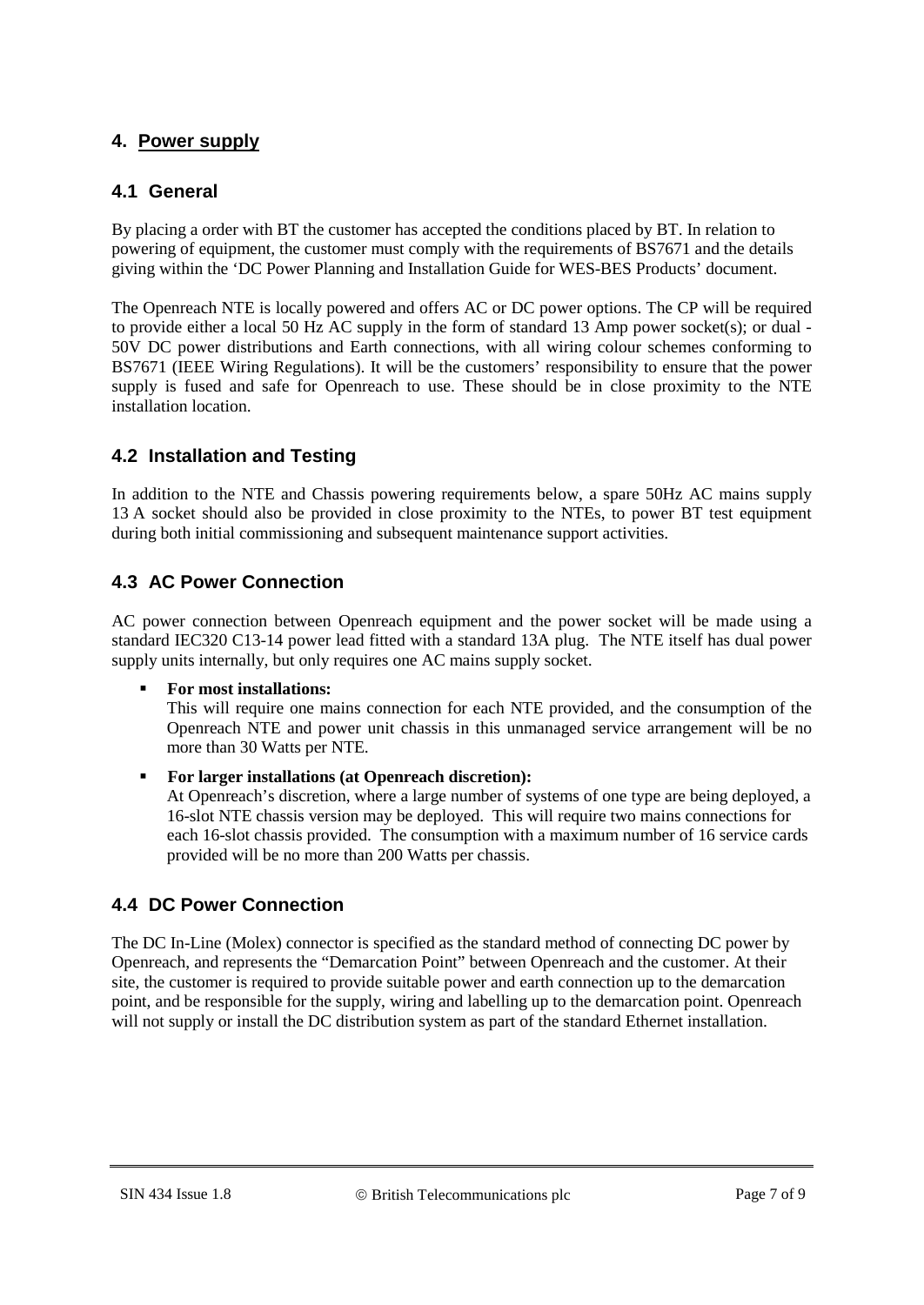**Customer provided wiring up to the Openreach specified In-Line connector** Wiring, MCB isolation or fuse (i.e. C Type MCB or Cartage Fuse), must be provided by the customer, up to and including the DC in-line connector, as per BT's requirements stated within the 'DC Power Planning and Installation Guide for WES-BES Products' document with respect to:

> (i) Correctly rated MCB/Fuse; refer to the WES/WEES product handbook for correct rating

(ii) Correct labelling of wiring and MCB/fuse positions compliant with BS 7671,

(iii) Correct size of cable for required voltage drop at required maximum current,

(iv) Separately fused isolatable A  $\&$  B power supplies, as detailed in the 'DC Power Planning and Installation Guide for WES-BES Products' document.

The in-line connector has a maximum current handling capability of 11A, and is not to be used for equipment requiring greater than a 11A supply (such as the Nortel OPTera 5200 equipment, which require 20A feeds).

# **4.5 Additional Details**

For further details on the provision of DC Power, see the 'DC Power Planning and Installation Guide [for WES-BES Products'](https://www.openreach.co.uk/orpg/home/newlogin.do?smauthreason=0&target=http%3A%2F%2Fwww.openreach.co.uk%2Forpg%2Fcustomerzone%2Fproducts%2Fethernetservices%2Fethernetaccessdirect%2Fdescription%2Fsupplementaryinformation%2Fsupplementaryinfo.do&fromMasterHead=1) available on the Openreach Ethernet website.

If there is a conflict between DC power information contained in the 'DC Power Planning and Installation Guide for WES-BES Products' and the SIN document, the order of precedence shall be as follows:

(a) DC Power Planning and Installation Guide for WES-BES Products (b) SIN

# **5. Further information**

For further information please contact your Openreach Sales & Relationship Manager, or see the Openreach site listed on the SINet Useful Contacts page at<http://www.btplc.com/sinet/>

# **6. References**

| $\lceil 1 \rceil$ | International Electrotechnical Commission 874 /14 - Connectors for Optical Fibres and<br>Cables. Part 14: Sectional Specification for Fibre Optical Connector Type SC. |
|-------------------|------------------------------------------------------------------------------------------------------------------------------------------------------------------------|
| $[2]$             | ITU-T Recommendation G.957 - Optical interfaces for equipments and systems relating<br>to the synchronous digital hierarchy. June 1999                                 |
| $[3]$             | (IEC) 60825-1 (2001) Safety of Laser Products Part 1 Equipment classification                                                                                          |
| $[4]$             | (IEC) $60825 - 2(2000)$ Safety of Laser Products Part 2 Safety of Optical fibre<br>communications systems.                                                             |

For further information or copies of referenced sources, please see document sources at <http://www.btplc.com/sinet/>